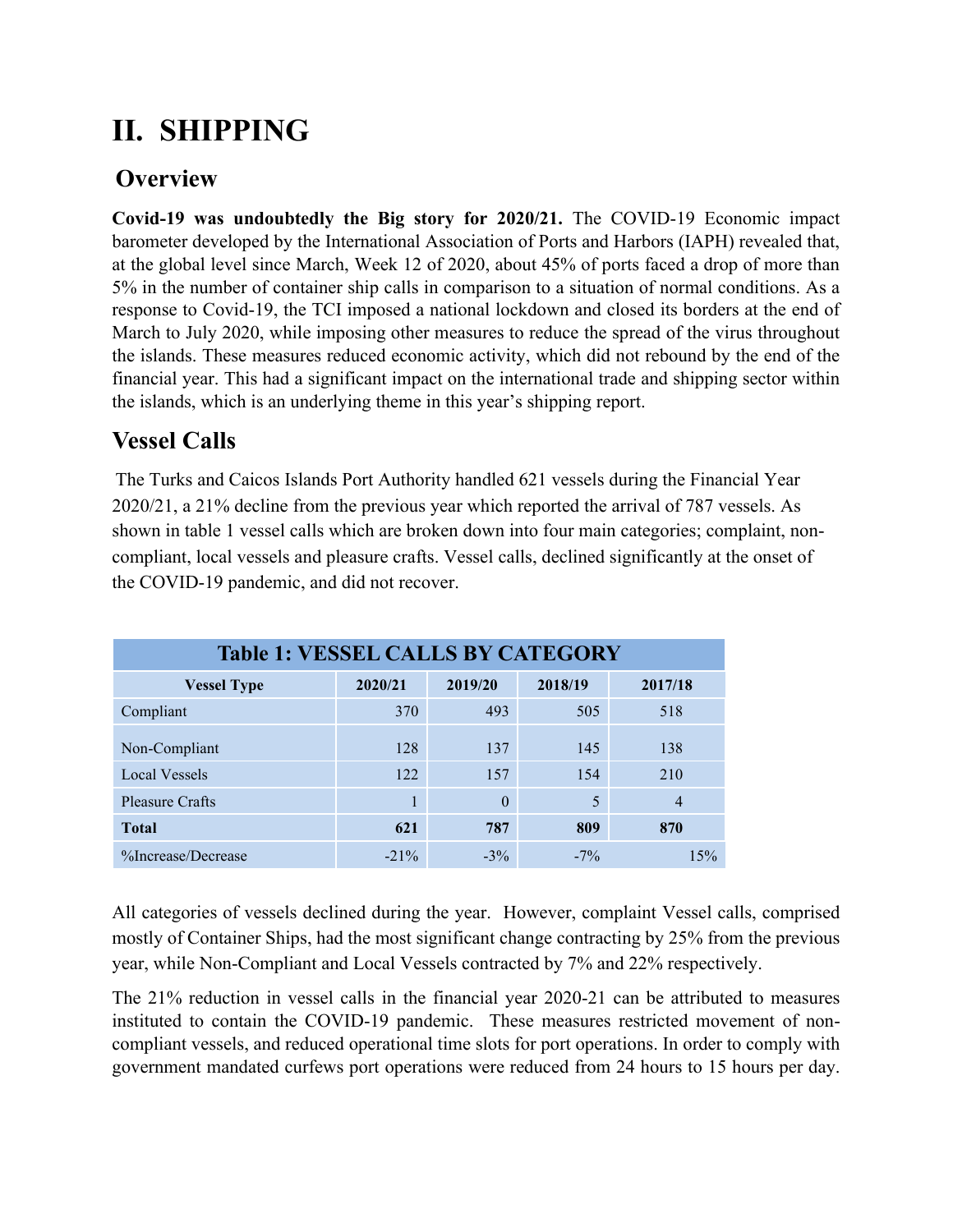Accordingly, the Providenciales port, which typically receives 75% of total vessel calls in a financial year, experienced a 45% decrease in vessel arrivals in comparison to the previous year.

## **Cargo Movements**

The Turks and Caicos Islands Ports Authority recorded 374,194 tons of imported cargo for the financial year 2020-21, a 36% decline from the previous year as depicted in Figure 1. This result again reflects the national response to Covid-19 and the impact on economic activity.



25,700 tons of throughput was handled by the port during the 2020-21 financial year, a decline of 37% from the previous year which recorded 41,078 tons. TEUs are categorized into four (4) main categories; Containers, Flat Racks, Reefers and ISO Tanks (see figure 2). Of the total TEUs handled in FY 2020-21, imports via Containers accounted for 56% of cargo volumes while Reefers were 21%. ISO Tanks and Flat Racks were 14% and 9% respectively.

The sharp decline in container volumes for the period can also be attributed to a number of factors directly related to the Covid-19 pandemic response. This includes disruptions in the global supply chain which affected the availability and shipment of essential goods. Additionally, economic downturn brought on by the virus containment measures, caused blank sailings and ship cancellations. Local shipping companies such as Seacor Island Lines and Tropical Shipping, reduced weekly schedule from twice weekly to once per week and consolidated cargo because of reduced volumes.

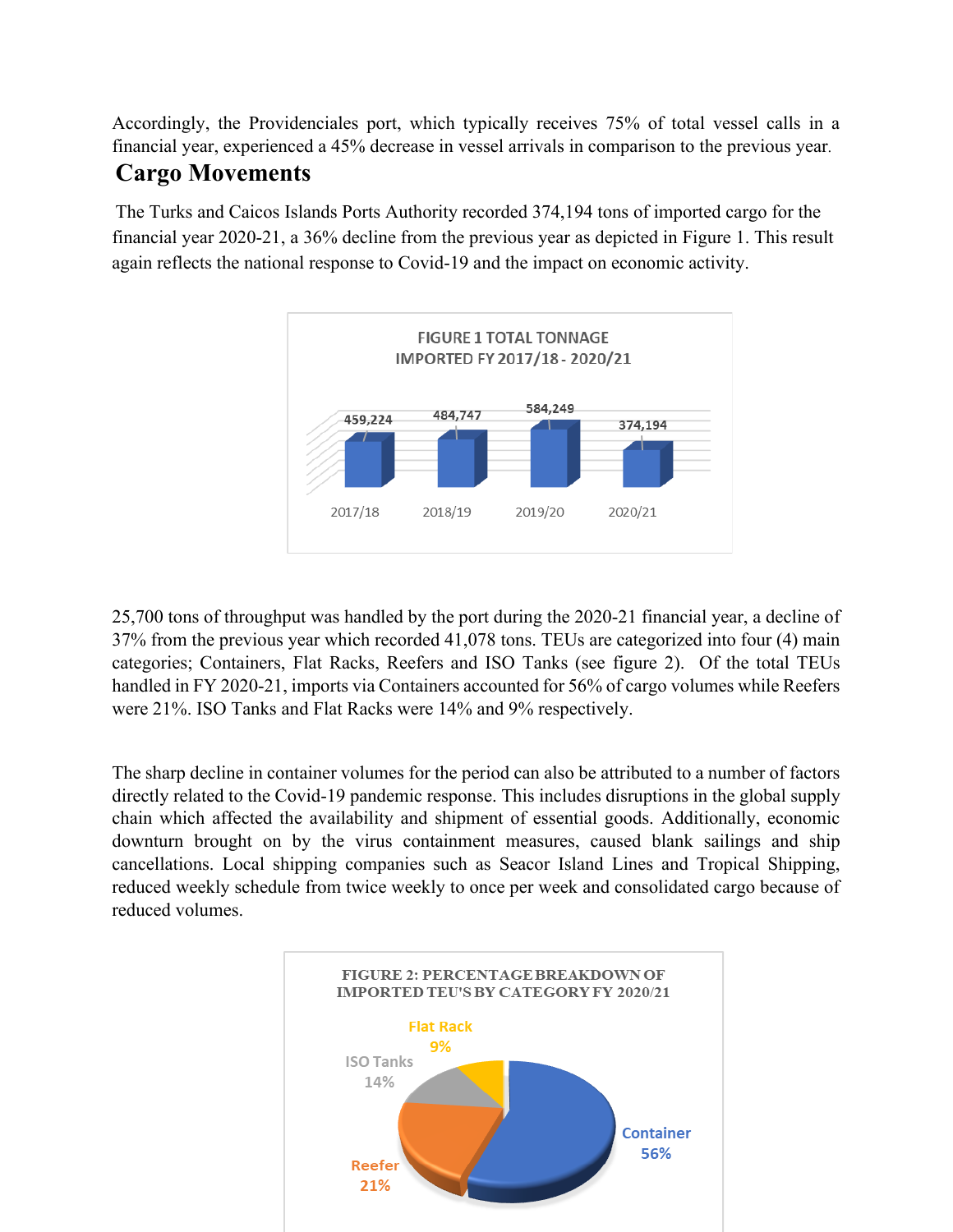Figure 3 illustrates the dramatic decline in Containerized imports to Providenciales at the onset of the Covid-19 pandemic in 2020. By April 2020, Providenciales, which receives approximately 92% of the island's imports, saw a 57% drop in cargo volumes from the previous month. By December 2020, overall containerized cargo volumes to Providenciales fell by 21% from the previous year.



Figure 4 illustrates the major categories of imported general cargo during the financial year, for all islands over a four-year period. Of the total cargo handled in FY 2020-21, containerized cargo fell by 31% from the previous year and accounted for 140,666 or 31% of total imported tonnage. Petroleum and fuel imports also decreased by 21% from the previous year and accounted for 18% of total imports during the period.

Consistent with last financial year, Bulk Cargo recorded the largest volume of imports in tons for the period ending March 31 2021, 44% of total imports or 166,213 tons, falling by 42% from the previous year.